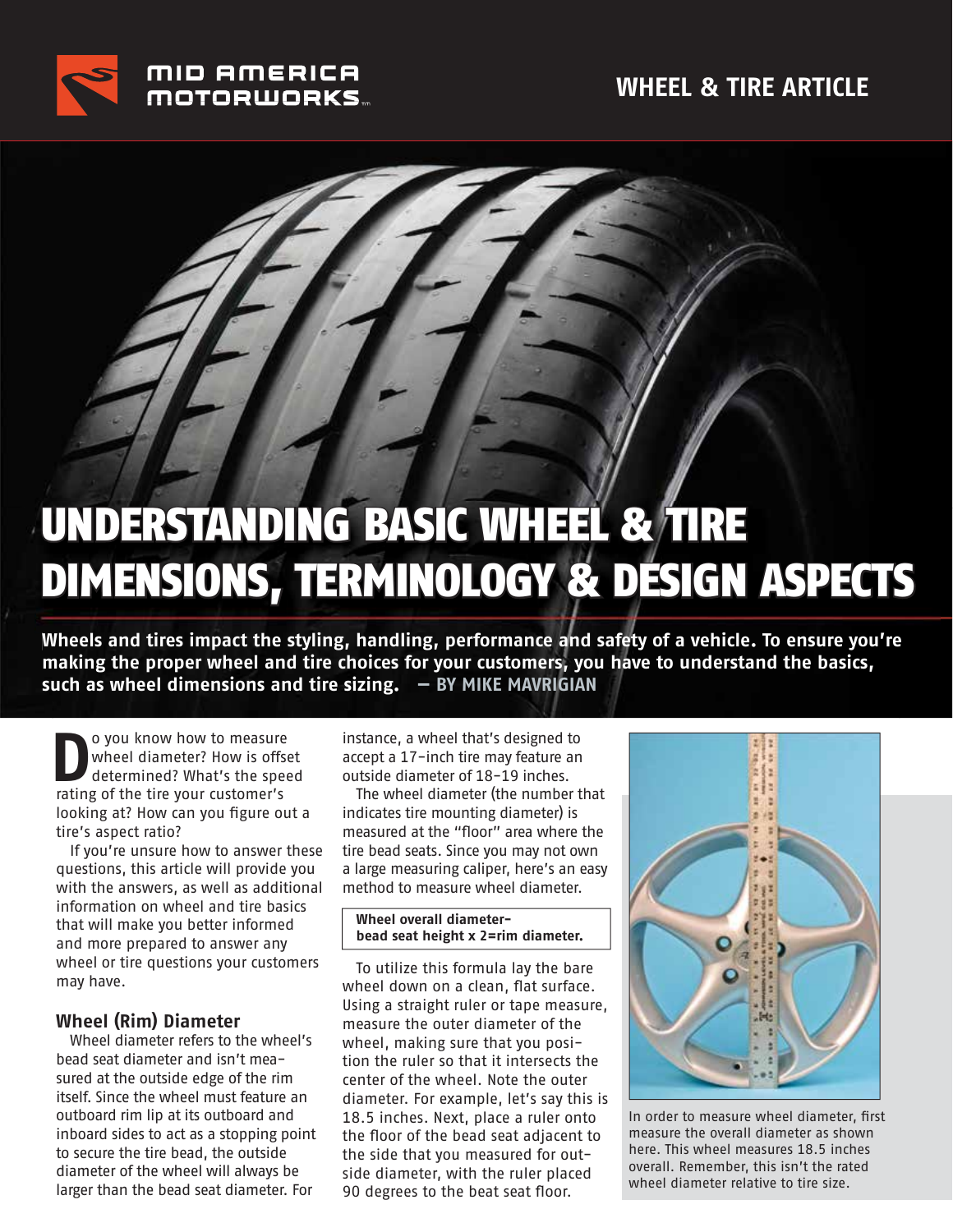

#### MID AMERICA **MOTORWORKS...**

Measure the depth from the bead seat floor to the edge of the wheel's rim lip. For this example, let's say this is 0.750 inches. In order to determine the bead seat diameter, we simply subtract the total height of the rim lip area from the outer wheel diameter. Since we need to subtract the rim lip height from each edge of the wheel (at the two spots you used when you measured overall diameter), multiply the rim lip height by 2 and subtract that total from the overall wheel diameter.

#### **Example: Outer wheel diameter (at largest area) = 18;5 inches Rim lip height is 0.750 inches x 2 = 1.5 inches Outer diameter 18.5 inches - 1.5 inches = 17.0 inches**

In this example, the actual rim diameter, where the tire seats, is 17 inches, which is correct for a 17-inch tire (for example, a 225/45R17).

#### **Rim Width**

In order to measure wheel width, we again need to measure the area between the bead seat walls. The overall width of the wheel will vary depending on rim material thickness. For example, if a particular tire is recommended to mount to a 7-inch wide rim, the 7-inch dimension doesn't indicate overall wheel width, but rather the distance between the rim's bead seat lips where the tire bead actually makes contact.

With the bare wheel positioned upright on a clean, level surface, measure the distance from the front rim's inner lip flange to the rear rim's inner lip flange. For instance, a wheel that's designed with a 7-inch rim width may actually measure 8 inches from the front rim face to the rear rim face. Remember, we only want the width between the bead seat flanges. When identifying rim width, the overall width of the wheel (outside to outside) is immaterial.

When selecting a tire and wheel combination, always refer to the tiremaker's specifications regarding

recommended rim width for a particular tire. If a tire manufacturer notes that a 235/45R17 tire has an acceptable rim width range of 7.5-9.0 inches, don't deviate. If you mount that tire onto a 7-inch-wide rim, the beads will be squeezed together beyond the tire design spec, making it difficult to mount the tire and posing an increased chance for bead damage during mounting.



Rim width is measured between the bead walls, not at the overall width. This wheel measures 7 inches between the bead walls.

The tight fit may also cause the tread/shoulder area to deform, which may lead to increased wear at the center tread area, in addition to potentially decreasing the tire's design performance. If you attempt to mount that same tire onto a 10-inch wide rim, you'll run into bead seating difficulties and possible bead damage during mounting. In addition, you run the risk of increasing shoulder wear and losing some of the tire's performance potential due to the carcass deformation on a too-wide rim.

In other words, if you must run a 235/45R17 tire that requires a 7.5-9.0 inch rim, then you'll simply need to find a wheel that offers that recommended rim width, even if that means moving to a different brand or style from the original brand/style that the customer may have selected. Always stick to the manufacturer's rim width recommendations.

This is especially important when dealing with low-profile, stiff-sidewall performance tires that don't like being stretched or squeezed into an unnatural shape, which will result in a compromised thread contact patch.

#### **Measuring Backspace**

Backspace refers to the depth of the rear of the wheel, measured from the rear of the wheel rim outer edge to the hub mounting face. To find this, lay the wheel face-down on a clean, level surface. Position a ruler vertically onto the hub face. Lay a long straightedge horizontally across the outer edges of the rear rim. The point where the horizontal straightedge intersects with the vertical ruler is the backspace distance. Be sure to reference the section of your vertical ruler



Offset is the difference between the center of the rim and backspace. I marked the center of the rim. Knowing that backspace is 5.75 inches, I marked this, measuring from the wheel rear edge. The difference between the two marks (center and backspace) in this case measures 1.5 inches or 38.1mm. As a result, I'll note this wheel as having an offset of 38mm.



I measured a five-bolt wheel's bolt circle by measuring from the center of one hole to the outer edge of a hole furthest away from the first hole. In this example, we see a measurement that's just under 4 inches. However, it can be difficult for a novice to accurately place a tape measure or ruler at the exact center of the first hole. In this case, the circle is minutely less than 4 inches (it's actually a 100mm circle or 3.9937 inches).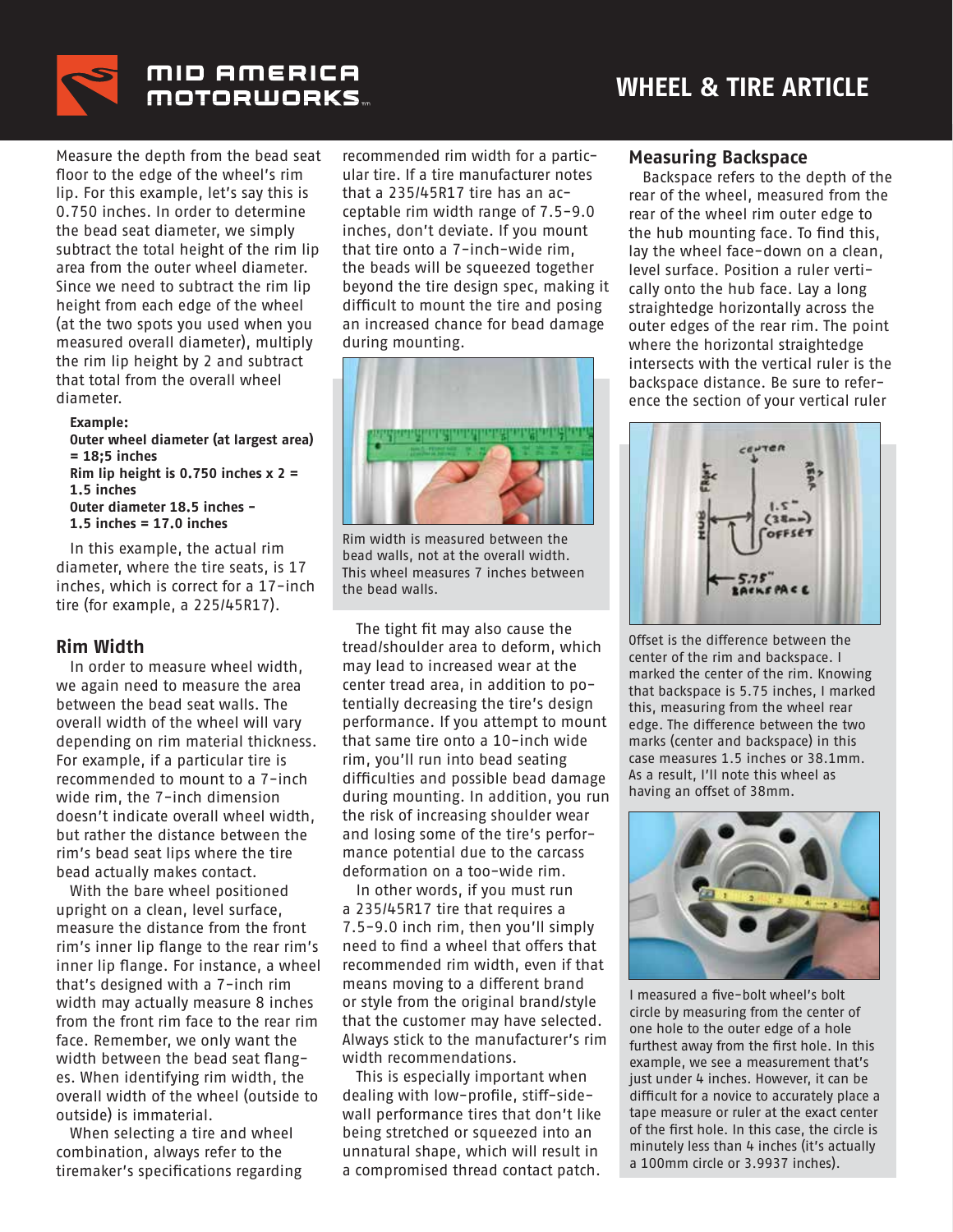

#### TIRE DIMENSION TERMS

#### **OVERALL DIAMETER**

The outside diameter of the tire when mounted and inflated, but with no vehicle load

#### **SECTION WIDTH**

Also called "overall width," this is the maximum width of the cross section of an unloaded, mounted and inflated tire (the widest point of the tire when mounted and inflated, but with no vehicle weight).

#### **FREE RADIUS**

The radius of the tire/wheel assembly that isn't affected by load. This is the distance from the wheel axle centerline to the top of the tire tread face.

#### **LOADED RADIUS**

The distance from the wheel axle centerline to the ground, drawn vertically. This is the distance from the vehicle hub centerline to the ground when the tire is inflated and when the tire supports vehicle weight.

#### **SECTION HEIGHT**

The distance from the bead to the tread face

#### **LOADED SECTION HEIGHT**

The loaded radius, minus half of the nominal rim diameter.

#### **ASPECT RATIO**

This refers to the tire's section height in relation to its section width, as a percentage. For example, a 60-series tire features a sidewall that's 60 percent as tall as the tire's section width. A 50-series tire will feature a shorter sidewall, at 50 percent of section width. A 35-series tire will feature an extremely short sidewall (only 35 percent of section width), etc.

**Aspect ratio** = Nominal section height divided by nominal section width times 100 Example: If section height is 3 inches and section width is 10 inches, 3/10 x 100 = 30, which would mean that this

tire features an aspect ratio of 30 (a 30-series tire).

#### **TREAD WIDTH**

This is the distance measured from the inner tread shoulder to the outer tread shoulder. Tread width isn't to be confused with section width, as section width is always greater.





In this example, I used a bolt circle template. Once I find a series of five holes that align with the holes in the wheel, I'll note that this wheel does indeed feature a 100mm bolt circle.



The bolt circle caliper gauge in use. When using this specific tool, measure two bolt holes that are immediately adjacent to each other (the tool has been calibrated to use these locations). Insert carefully and allow the gauge to slide while the tapered dowels find true center. Always insert from the hub face since the holes at the front of the wheel will typically be too far recessed to use this tool.

where it touches the underside of the horizontal straightedge. Remember, you're trying to measure the distance from the hub face to the rear outer edge of the rim.

#### **Finding Offset**

Wheel offset refers to the location of the wheel's mounting surface (where the wheel mates to the hub) in relation to the centerline of the overall wheel width. If the center of the wheels overall width aligns with the hub contact surface, the wheel has zero offset. If the hub mounting face is positioned closer to the rear wheel rim, the wheel features negative offset. If the hub contact face is positioned closer to the front of the wheel rim, the wheel has positive offset.

A negative offset wheel has a "deep-dish" appearance, which moves the tire further outward in the wheelwell. A positive offset wheel moves the tire center further inboard (less rim depth at the wheel face). Front-wheel drive applications typically require a positive offset due to the placement of the vehicle hub.

The offset dimension is critical for a number of reasons, including outboard (fender) and inboard (suspension/brake) clearance, as well as handling and braking performance. Excessive negative offset (placing the tire further outboard) can increase the loads experienced by wheel bearings and ball joints due to an extended leverage effect.

Too much negative offset can also result in increased steering wheel effort and steering wheel "kickback" resulting from increasing the front axle track width. In the majority of cases, it's always best to adhere to the OEM wheel offset as closely as possible.

It's feasible to deviate offset by as much as 5mm, while increasing or decreasing offset by a much as 8mm or so may be acceptable in some cases. For example, if the OEM offset is +35mm, moving to a +40mm offset should pose no problems, but it's always best to measure first for clearance.

If rim width is altered from OEM (most performance enthusiasts will tend to move to a wider wheel/tire package), offset will likely change in order to maintain proper inboard and outboard clearances. Always be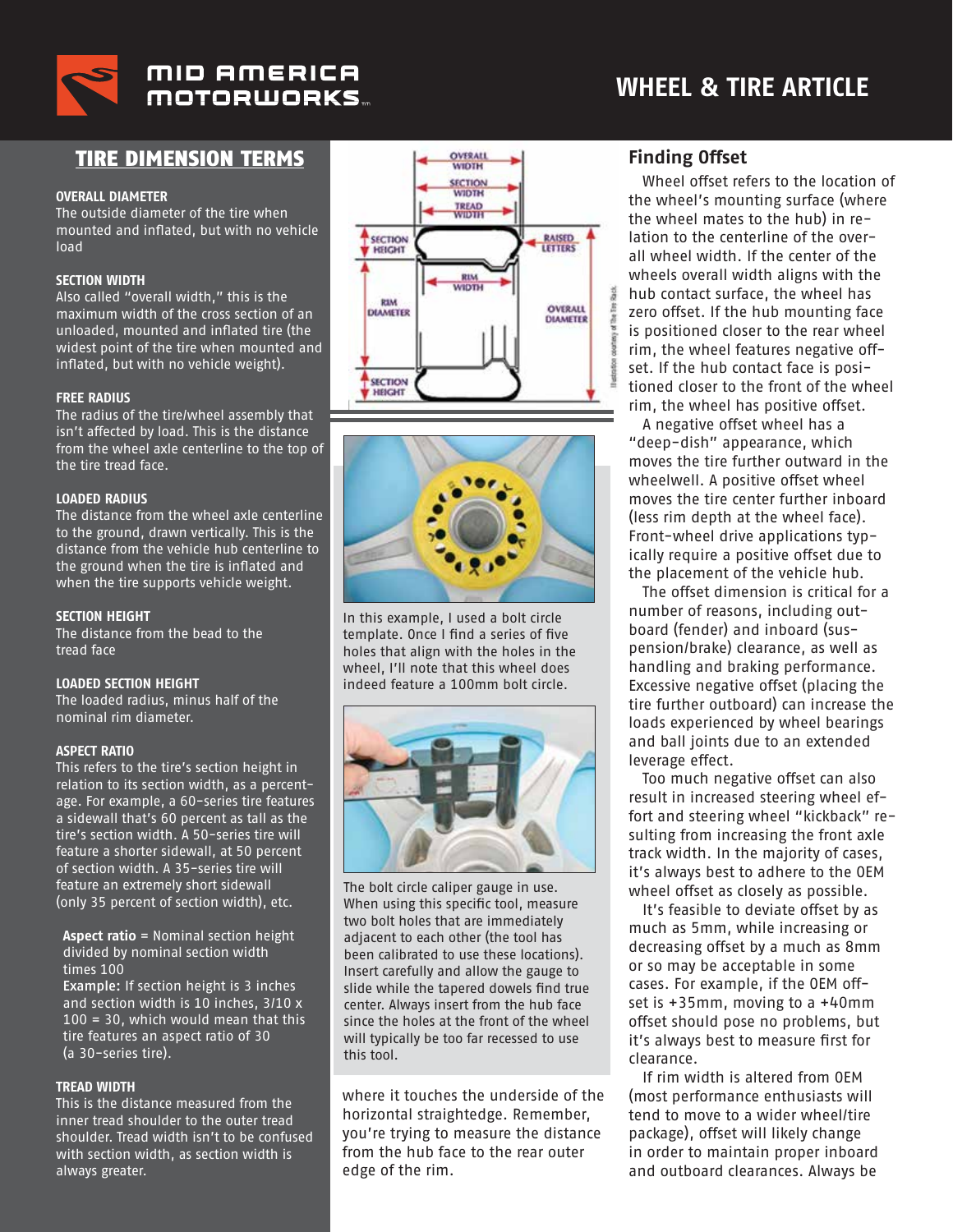### **WHEEL & TIRE ARTICLE**



MID AMERICA MOTORWORKS.

## **TIRE TREAD TERMS**

#### **ASYMMETRIC TREAD**

This a tire where one side of the tread has a different design than the other side, rather than a mirror image from side-to-side. With differing inner and outer treads, engineers can design a tire for maximum performance. The outer half of the tread is designed for high cornering stresses and the inner tread is designed for straight-line stability and good water dispersion.

#### **BLOCKS**

These are the individual sections of rubber defined by the grooves surrounding them. It's the faces of the blocks that make contact with the road.

#### **CONTACT PATCH**

This is the total area of the tire that contacts the road surface at any given time. Often this area is about the size of a small book, but the size and shape of the contact patch depends on the speed and tire dynamics in any given condition. The patch is different during cornering than traveling straight ahead, for instance. Typical passenger car tires with a 60 aspect ratio usually have a contact patch that's longer than it is wide. Low-profile performance tires usually have a contact patch that's wider than it is long. At very high speeds, the vehicle tends to lift, making the contact patch narrower, which is why performance tires are usually so wide. Inflation pressure can also change the area of the contact patch.

#### **DIMPLES**

These are the indentations in the tread blocks or ribs that help cool the tire.

#### **LATERAL GROOVES**

These are the grooves that lead from the center of the tread to the outer edges. They can be straight or curved. Lateral grooves are generally 3mm or wider. Narrower than 3mm, these grooves may be called sipes (see definition). Larger lateral grooves also help direct water from under the tire.

#### **LONGITUDINAL GROOVES**

These are the grooves that run the circumference of the tire and channel water from between the tire and the road



Longitudinal grooves in the tread allow for immediate water passage.

to prevent hydroplaning and possible loss of vehicle control. The new breed of super rain tires often have a deep longitudinal channel down the center of the tire.

#### **RIBS**

These are any easily recognized pattern of tread blocks that make up the contact band around the circumference of the tire.

#### **SIPES**

Very narrow slits in the tread are called sipes (pictured below). They improve traction in water, snow, ice and loose dirt. Basically, they act like squeegees that squirm to help move water from the tread blocks.



The smallest cuts in thread blocks are referred to as sipes. They provide added traction on wet or icy surfaces.

#### **SHOULDER**

The area of transition between the sidewall and the tire's tread (both inboard and outboard sides) is the



shoulder. This is the area responsible for lateral grip in cornering maneuvers. It's usually slightly rounded to give a progressive steering response.

#### **SYMMETRIC TREAD**

A tire has symmetric tread when the treads on both sides of the centerline of the tire are mirror images of one another.

#### **UNIDIRECTIONAL**

If the tire is designed to rotate in one direction only, it's referred to as unidirectional. The tread design will move water well in only the proper direction. These tires will have arrows or other markings on the sidewall describing the proper operating rotation. If mounted in the incorrect rotational direction, you won't damage the tire but you won't be able to take full advantage of the tire's performance.

#### **VOID RATIO**

The amount of space between the tread block surface compared to the space taken up by the grooves (or voids) is the void ratio. A low void ratio has less groove area and more tread area. A typical rain tire will have a larger void ratio than a high-performance tire designed for dry driving.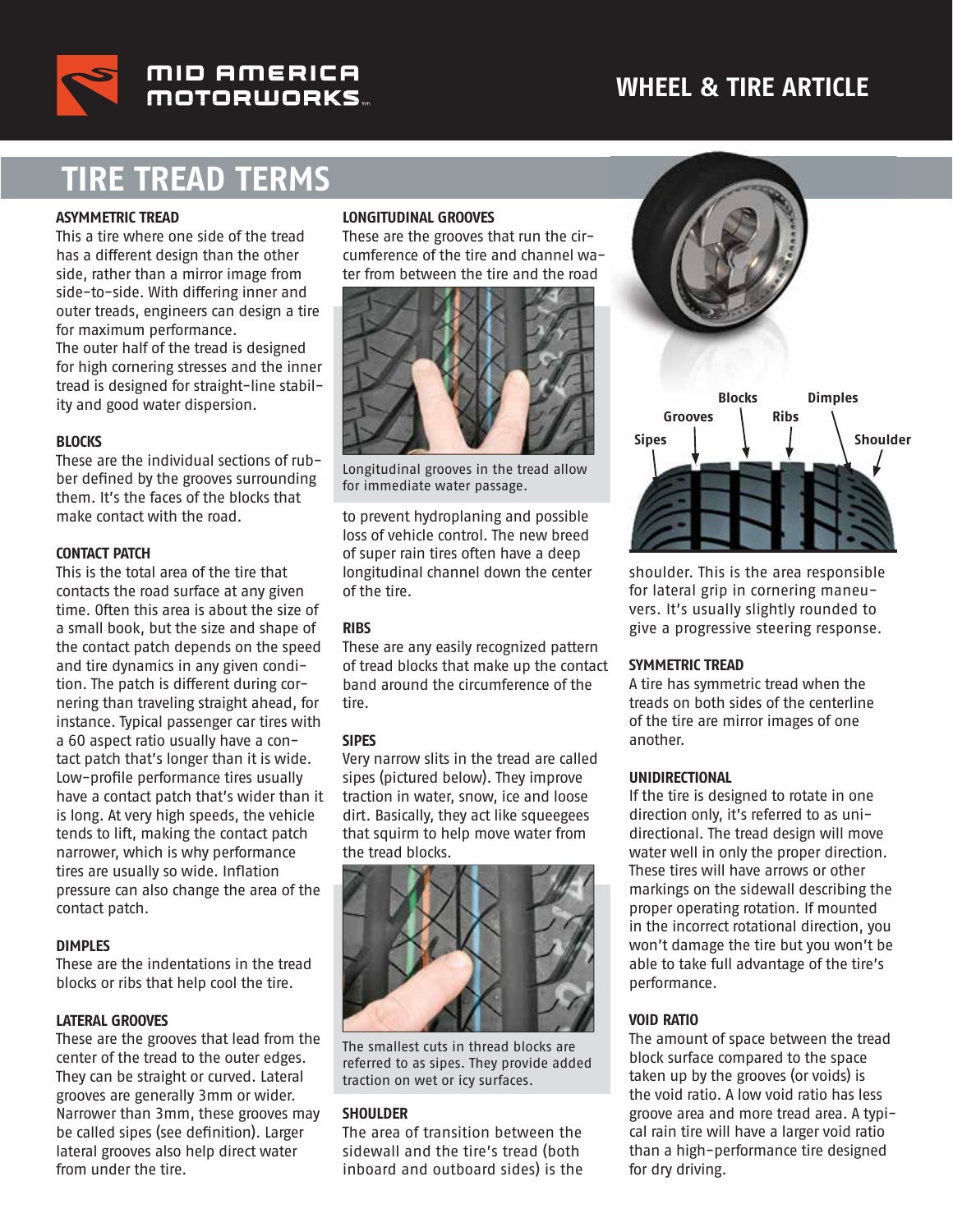

MID AMERICA **MOTORWORKS** 

aware that offset not only affects appearance, but handling, straightline tracking and steering effort as well. Always maintain as close to OEM offset as possible when dealing with a production chassis.

Measuring offset is fairly simple. This is the difference between the wheel's hub face location and the center of the rim width. Refer to the backspace measurement taken earlier and mark this on the rim's drop-center well surface. Next, place a mark on the rim's center well area that represents the center point between the wheel's front and rear rim faces (total wheel width). The difference between these two marks represents offset. If the hub face is positioned behind the rim center (toward the wheel back), the wheel features negative offset. If the hub face is located forward of the rim center (toward the front of the wheel), the wheel has positive offset.

Use this formula to determine backspace distance and whether a wheel has positive or negative offset:

#### **Backspace – (Wheel Overall Width/2) = Offset**

If you're considering wheels that are identified by the maker in millimeters, you'll need to either use a metric ruler or convert inches to millimeters. Here are two handy inch/metric conversion formulas:

**1 inch = 25.4mm In order to convert inches to millimeters, multiply inches by 25.4 Example: 4 inches x 25.4 = 101.6mm In order to convert millimeters to inches, divide millimeters by 25.4 Example: 40mm/25.4 = 1.575 inches**

#### **Bolt Circle & Bolt Pattern**

The bolt circle refers to the spacing of the wheel's fastener holes, using diameter, or circle, as the designated dimension. If we draw a circular line that runs through the center of all of the bolt holes, this circular diameter measurement indicates the bolt circle. For instance, if a 4.5-inch circle can be positioned at the center of the bolt hole group, this is a 4.5 bolt circle.

The bolt pattern refers to both the number of fastener locations and the diameter of the hole pattern. A 5 x 100 bolt pattern refers to a wheel that features five fastener holes laid out in a 100mm diameter path. A 5 x 4.75 pattern designation refers to a pattern with five holes running along a 4.75-inch diameter. In the old days, we could generically refer to a 5 x 4.5-inch pattern as a Ford pattern or a 5 x 4.75-inch as a Chevy pattern.

In order to measure a bolt circle using a ruler, remember that we're simply trying to find the diameter of an imaginary circle that runs through the center of each fastener hole. If the wheel or hub features directly opposing holes (as found on a 4, 6 or 8 wheel or hub), simply measure from the center of one hole to the center of the hole directly across the pattern (or from the outside of one hole to the inside of the opposite hole).

If the wheel or hub features a fivebolt pattern, measure from the center of one hole to the outside edge of the hole furthest away.

If you don't want to be bothered by measuring with a ruler, tape measure or dial caliper, you can cheat by using a round plastic bolt circle template disc (Made 4 You Products offers this tool).

Discs are available that feature multiple hole patterns with each hole identified for bolt circle. Simply place the disc against a wheel hub face or onto the vehicle hub until all the holes align. The holes that align to your wheel or hub indicate the bolt circle.

Another specialty tool that allows quick measuring of a wheel's bolt circle is a sliding caliper. This tool features two tapered dowels that slip into the wheel's bolt holes. Insert the dowels into the two holes that are closest together. The graduated gauge face of the tool indicates the bolt circle, based on the number of bolt holes (the gauge features multiple pointers for 4-, 5-, 6 or 8-bolt).

The sliding caliper tool is offered by Excalibur Wheel Accessories, though I sourced mine through American Tire Distributors.

If you don't want to bother measuring bolt or stud shanks or nuts, it's a good idea to keep a reference set on hand attached to a small board.

#### **Understanding Tire Dimensions**

The sidewall of a tire offers an abundance of information, including the tire's size, maximum inflation, serial number, manufacturing location and tread wear rating. In essence, this

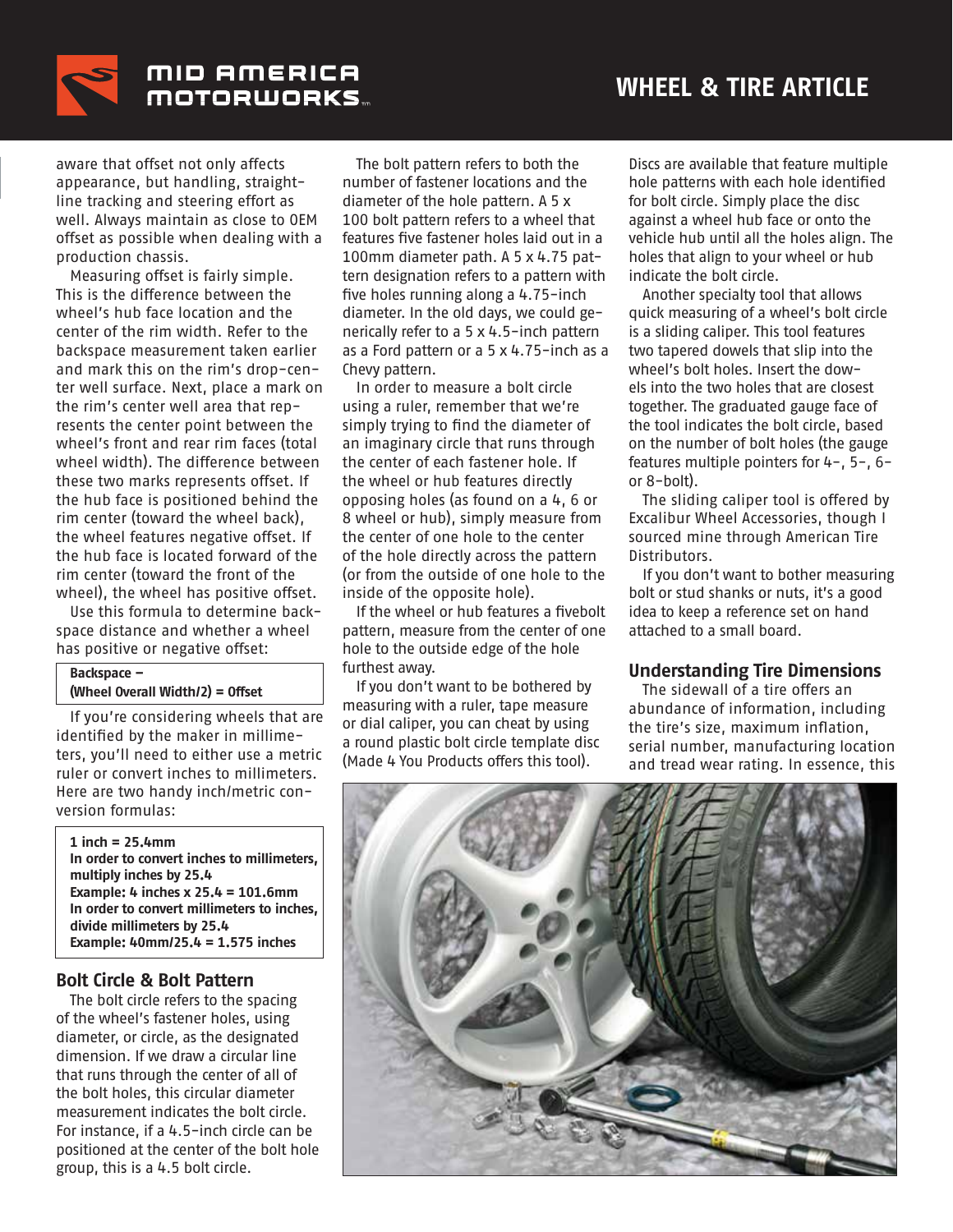

information serves somewhat as an owner's manual for that specific tire.

Since much of this sidewall information can be confusing, I'll walk you through a scenario to help you understand the data provided that applies to a tire's dimensions.

Three sizing systems are employed today for passenger tires—P-Metric, European Metric and Alpha-Numeric. The most common system is P-Metric.

The size designation indicates cross section in millimeters, aspect ratio, type of construction and appropriate rim diameter. For example, a P235/50R16 describes a tire that's intended for passenger use (P) and features a cross section width of 235mm, an aspect ratio of 50, is of radial construction, and is to be mounted to a 15-inch diameter wheel.

European Metric (also called Metric) is similar. No letter "P" is used as a prefix. The three-digit number at the beginning indicates cross section in millimeters. The next letter indicates the speed rating. An "R" following this indicates that the tire is of radial construction and the final twodigit number indicates rim diameter in inches. If the aspect ratio is lower than 82, a slash, followed by the aspect ratio number, will follow the section width number.

A European 155SR13 metric tire with an 82 aspect ratio indicates that it has a 155mm section width, an S speed rating, radial construction, and is intended for a 13-inch wheel.

Alpha-Numeric tires originated in the 1960s. This sizing system features a load-based identification approach where the first letter designates the tire's load carrying capacity. For example, a BR60- 13 tire features a "B" load rating, radial construction, a 60-series aspect ratio and a 13-inch rim requirement. The alpha (letter) character can range from A–N, depending on load capacity. The higher the letter, the higher the load rating. Alphanumeric sizes are in popular demand for muscle car restorations where the original size/type tire is desired.

#### **How Tires Handle Water**

Traction grades (featured on the sidewall markings) provide a general indication of a tire's ability to control and stop a vehicle on a wet road surface, with testing performed in a straight-line braking scenario on a controlled wet-surface test pavement, including both concrete and asphalt. The ratings that result from these tests are performed in straight-line testing and may not indicate cornering traction. The tire manufacturers give each tire a rating of A, B or C, with tires rated "A" having the highest traction.

These traction ratings are established on skid pads that are designed following federal government standards. Twenty measurements are taken using an industry standard "control" tire on both an asphalt surface and a concrete surface, with the results from each surface test averaged. The same scenario is then performed with the specific tire being tested and the results are then compared with the data obtained from the control-tire tests. The rating grade is then assigned.

Three "grade rating" numbers will typically appear on the tire sidewall the treadwear rating, traction rating and temperature rating. The phenomenon called "hydroplaning" occurs when a tire encounters a wedge of water between the tread and the road surface. This can cause temporary directional pull and loss of control. While virtually any vehicle and tire combination has the potential to hydroplane at various vehicle speeds (wherever the limit is reached where water can't evacuate quickly enough between the tire and road), it's important to understand that a number of factors can combine in order to experience hydroplaning, including vehicle speed, tread design, tread depth, tread compound, tire width, vehicle weight and water depth.

A tire contacts the road in what's called the "contact patch." This is the footprint that a tire creates as it rolls down the road. Larger-profile/ lower-aspectratio performance tires create a larger footprint, which may aid in dry traction (taking advantage of more rubber on the road for increased grip). However, in wet weather, this



Directional tires will feature a mark on the sidewall indicating direction of rotation. You won't damage the tire if mounted backward but you'll greatly diminish the performance advantages that the tire offers.



Angled grooves, referred to as lateral grooves, direct water out from the longitudinal grooves to aid in water evacuation. Water is collected in the main grooves and directed out of the tread area via lateral grooves.



Shoulder blocks may vary in size between outboard and inboard shoulders, depending on the specific design. A tire that is marked "this side out" or "this side in" will feature larger shoulder tread blocks on the outboard side. If in doubt, always install the tire to the vehicle with the larger shoulder blocks facing outboard. The larger-footprint shoulder blocks are designed to accommodate cornering (lateral loads).